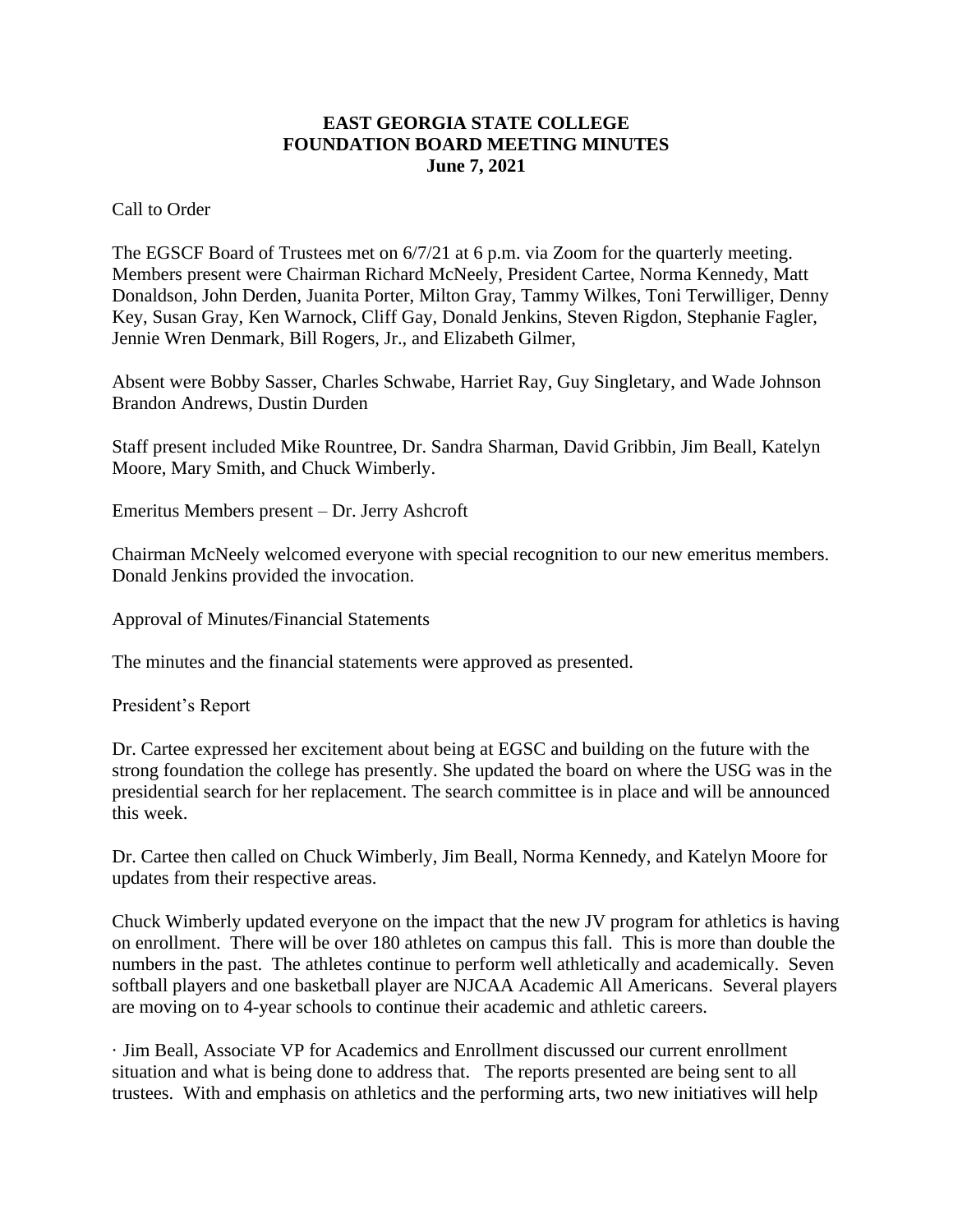enrollment trends. Additionally, the former Admissions requirements regarding SAT's will be going back to the previous protocol in the Spring of 2022. This should help some of the downward trend, especially in Statesboro. Stimulus funds should also help if we are able to carry them forward to 2023.

Norma Kennedy, AVP for Executive Affairs and Interim Associate VP for Institutional Advancement, and Katelyn Moore, Marketing Coordinator reported on the new website design and marketing. The design group, Norma, Katelyn, Mike Rountree, Victor Poole, and Jennifer Fields are meeting daily with Modern Campus and MRW to create a website that is new, modern, and appealing. The microsite for potential students went live on May 26 and comes up in a pop-up when someone goes to [www.ega.edu.](http://www.ega.edu/) To access the site and look around, log on to go.ega.edu.

Committee Reports, Announcements and Recommendations to the Executive Board – see committee minutes distributed for full meeting information.

Membership - recommend 3 editorial changes to the bylaws. Recommend the annual signing of the Board of Trustees Charge.

Fund Raising – no board action needed. Fall campaign will be planned. Fund Raising is ahead of last year with 100% board giving.

Alumni – recommend adoption of the Alumni Awards program distributed in meeting documents.

Real Estate, Finance, Investment – recommend hiring Joe Carter at \$1300 to clean up the Morgan House yard and \$600 monthly to keep it clean during the marketing of the property.

Recommend moving the piano to the Fulford Center and moving other items to storage to clean out the house.

Recommend retaining South Auction and Realty to list the Morgan House at \$140,000 with no more than a 6% commission.

The recommendation from the Executive Committee to approve all action above was ratified by the full board vote.

Other Business

A poll will be sent to all members asking for their vote on:

- 1) Time of regular quarterly meeting stay at 6 pm or move to noon.
- 2) Beginning in September move to a hybrid meeting where those that want to meet in person may do so and keep the Zoom capability for those that prefer to join the meeting remotely.